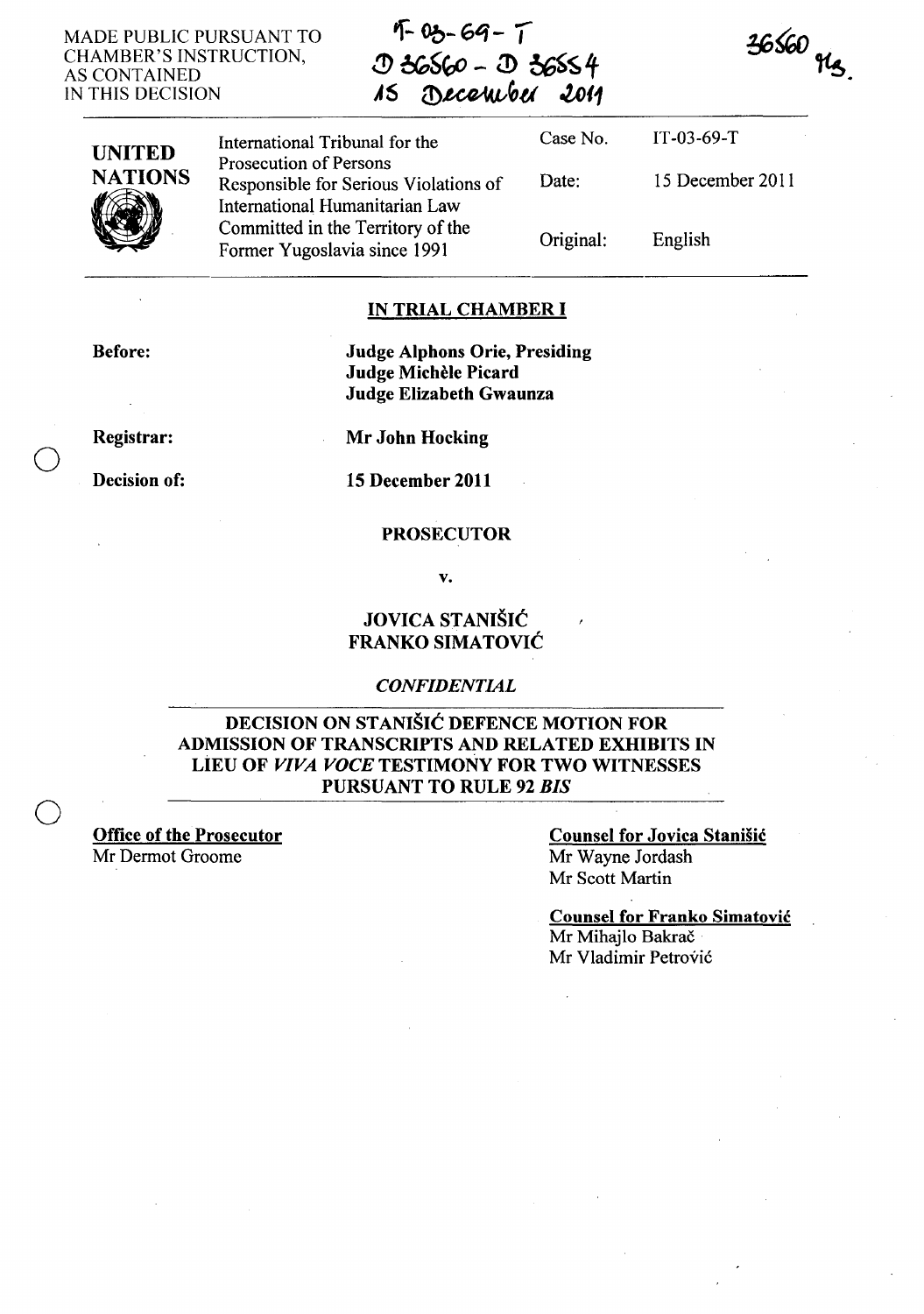o

o

## **I. PROCEDURAL HISTORY**

1. On 27 September 2011, the Stanistic Defence ("Defence") filed a motion ("Motion") seeking the admission into evidence of transcripts and related documents, in lieu of *viva voce* testimony, for witnesses Kalbarczyk and Rechner ("Witnesses") pursuant to Rule 92 *his* of the Tribunal's Rules of Procedure and Evidence ("Rules").<sup>1</sup>

2. On 7 October 2011, the Prosecution submitted that there were insufficiencies in the Motion and requested that the Defence provide immediate clarification and file an official corrigendum. On 10 October 2011, the Prosecution informed the Chamber that the Defence had not yet responded to its request for clarification, but that it would make submissions to the extent possible based on the available information in the Motion. On the same day, the Defence informed the Prosecution that it would respond to its concerns the following day. On 11 October 2011, the Defence responded to the Prosecution and. provided clarifications to the Motion. All of this was done through informal communication. On the same day, the Chamber granted the Prosecution a one day extension to respond to the Motion.<sup>2</sup>

3. On 12 October 2011, the Prosecution orally responded in court that it did not oppose the Motion in relation to Witness Kalbarczyk, but that it did oppose the Motion in relation to Witness Rechner and requested that he appear for cross-examination.<sup>3</sup>

4. On 13 October 2011, the Defence filed an official corrigendum ("Corrigendum") to the Motion, submitting replacement tables containing a total of 27 related documents.<sup>4</sup>

# **11. SUBMISSIONS OF THE PARTIES**

5. The Defence submits that the Witnesses' testimonies and related documents do not go to the acts and conduct of Jovica Stanisić ("the Accused"), but rather describe the Witnesses' individual experiences of being held hostage by Bosnian Serb forces, crimes in which the Accused is not alleged to have taken part.<sup>5</sup> The Defence further submits that the Witnesses' testimonies are relevant and probative to assessing the character of the Accused and highlight his willingness to

46889

Stanišić Defence Motion for Admission of Transcripts and Related Exhibits in Lieu of *viva voce* testimony for Witnesses DST -070 and DST -072 Pursuant to Rule 92 *his,* 27 September 2011, paras 1-3, 16. In light of the fact that the Stanišić Defence has used the Witnesses' names in their public filings, the Chamber has not used the Witnesses' pre-assigned pseudonyms in this decision. Should the Witnesses require protective measures, the Stanišić Defence is instructed to immediately inform the Chamber.

 $\overline{2}$ T.14278-I4279.

 $\overline{\mathbf{3}}$ T. 14311.

<sup>4</sup>  Corrigendum to Stani§ic Defence Motion for Admission of Transcripts and Related Exhibited *(sic)* in Lieu of *viva voce* testimony for Witnesses DST ·070 and DST ·072 Pursuant to Rule 92 *bis,* 13 October 2011.  $\mathfrak{s}$ 

Motion, paras 3, 8.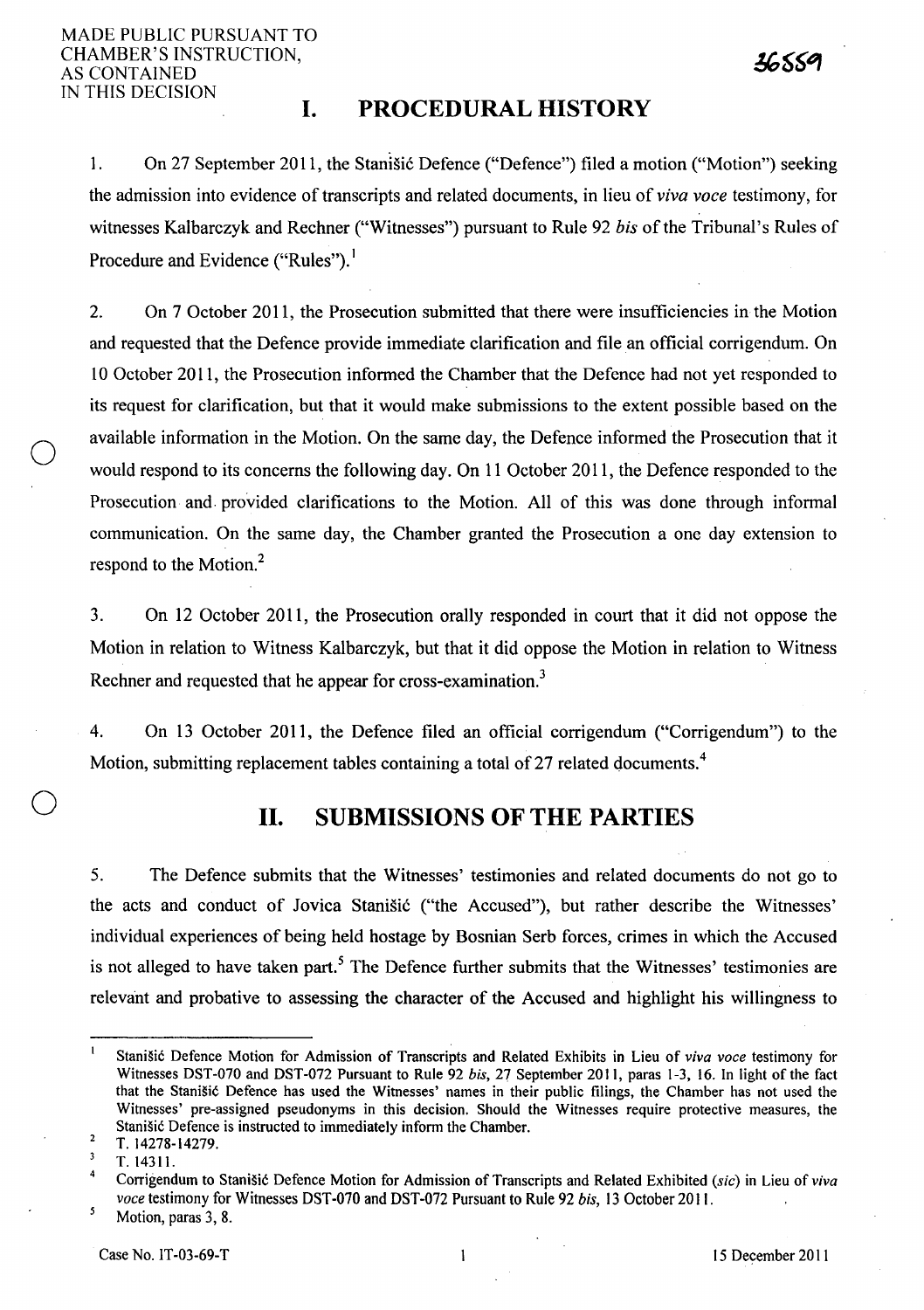IN THIS DECISION<br>cooperate with the international community to facilitate the release of the hostages.<sup>6</sup> The Defence asserts that the related documents should be admitted into evidence in order to assist the Chamber in understanding the context of the Witnesses' testimonies.<sup>7</sup> Finally, the Defence submits that the subject matter of the testimonies is cumulative in nature, and should be admitted in written form in order to promote an expeditious trial.<sup>8</sup>

6. The Prosecution asserts that, with respect to Witness Rechner, the transcript and related documents cannot be admitted under Rule 92 *bis* of the Rules because the witness's reference to a special unit from the Ministry of the Interior suggests a relationship that is a key issue in the case and warrants further investigation under cross-examination.<sup>9</sup> To support this assertion, the Prosecution argues that the acts and conduct of the Unit for Anti-Terrorist Effects ("JATD") is sufficiently close to the acts and conduct of the Accused and, in that sense, similar to the situation of two Prosecution witnesses who were ordered to appear for cross-examination per the Chamber's 7 October 2010 decision.<sup>10</sup> The Prosecution further argues that the relationship between the State Security Service ("DB") special unit and the *Repub/ika Srpska* authorities relates to live and important issues between the parties, and that the issues of the JATD's involvement in the release of the UN hostages was not addressed during cross-examination in the prior proceedings.<sup>11</sup>

## **Ill. APPLICABLE LAW**

7. The Chamber recalls and refers to the applicable law governing Rule 92 *bis* of the Rules as set out in a previous decision.<sup>12</sup>

# o **IV. DISCUSSION**

#### **a) Transcript of Testimony - Witness Kalbarczyk**

8. Witness Kalbarczyk, a United Nations Military Observer ("UNMO") in the former Yugoslavia, testified to the events leading up to and including his experience as a hostage of the Bosnian Serb Army from 26 May 1995 until his release on 13 June 1995.<sup>13</sup> The testimony does not relate to the acts or conduct of the Accused and is cumulative to other evidence in this case.<sup>14</sup>

o

14 T.14948-15020.

 $\frac{6}{7}$  Motion, paras 9, 13.

Motion, para. 14.

<sup>8</sup> Motion, paras 9-10.

 $\frac{9}{10}$  T. 14311-14312.

 $\frac{10}{11}$  T. 14313.

<sup>&</sup>lt;sup>11</sup> Ibid.<br><sup>12</sup> Decision on Prosecution's Motions for Admission of Written Evidence pursuant to Rule 92 *bis*, 7 October 2010 ("Decision on Motion for Admission"), paras 29-36.

<sup>13</sup>*Prosecutor* v. *Radovan Karadiic,* Case No. IT-95-5/18-T *("Karadiic"),* T. 10831-10900 (28 January 2011).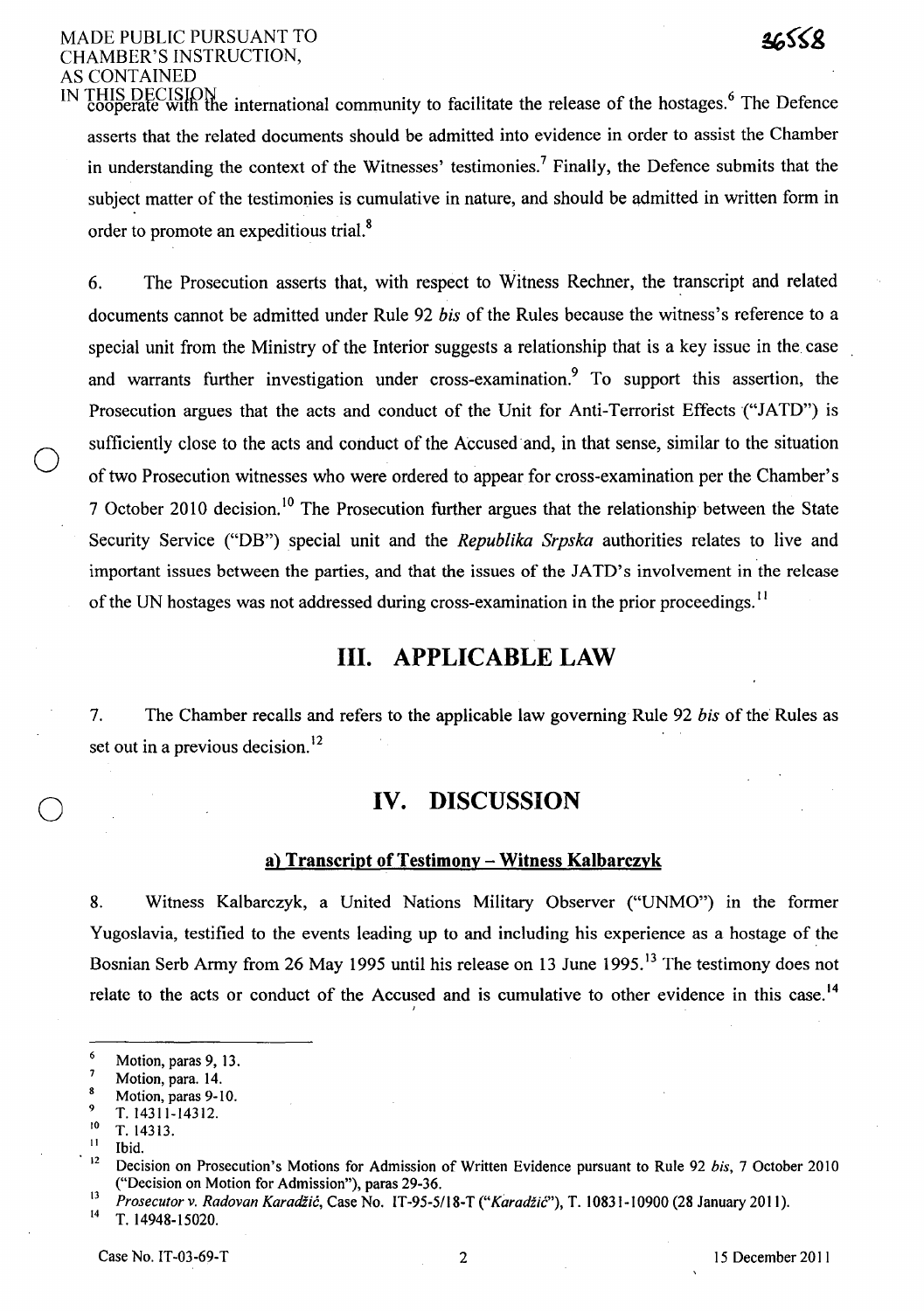IN FUIS: DECISION the tendered evidence is in the form of prior testimony, the requirement of providing an attestation by the witness pursuant to Rule 92 *his* (B) does not apply. The Chamber is satisfied that the prior testimony of Witness Kalbarczyk is relevant and probative and, therefore, is admissible under Rule 92 *his* of the Rules.

#### **b) Written Statement - Witness Kalbarczyk**

9. The Chamber now turns to the related documents tendered by the Defence, as set out in the Corrigendum. The Defence has tendered a written statement of Witness Kalbarczyk as a related document. The Chamber considers that the written statement was taken for the purpose of legal proceedings before this Tribunal and its admissibility is therefore governed by Rule 92 *his* rather than by the lower threshold Tribunal case law on associated exhibits. The written statement does not relate to the acts or conduct of the Accused and is cumulative to other evidence in this case. The Defence has not submitted a declaration and verification for the written statement as required by Rule 92 *his* (B) of the Rules. Similarly, the witness did not attest to his statement during his testimony in the *Karadiic* case. The written statement is relevant to the proceedings in this case and based on the witness's comments about his statement during cross-examination in the *Karadžić* case, the Chamber finds that it has probative value for admission into evidence. The Chamber recalls, however, that according to Tribunal case law, a party cannot be permitted to tender a written statement taken for purposes of legal proceedings under Rule 89 (C) in order to avoid the stringent legal requirements set out in Rule 92 *his*.<sup>15</sup> However, the Appeals Chamber has further held that this holding does not prevent a written statement given by prospective witnesses for the purposes of legal proceedings from being received into evidence notwithstanding its noncompliance with Rule 92 *bis* when there has been no objection taken to it.<sup>16</sup> The Prosecution has not objected to the admission of Witness Kalbarczyk's written statement. Accordingly, the Chamber does not find that the missing declaration and verification is a bar to the statement's admission into evidence. The lack of an attestation may however affect the weight the Chamber will give to the written statement.

#### **c) Related Documents - Witness Kalbarczyk**

10. During his prior testimony, Witness Kalbarczyk discussed the following documents tendered as associated exhibits: 1D5163, 1D5164, 1D5165, 1D5166, 1D5167, 1D5168, 1D5169, 1 D5170, 1 D5171, and 1 D5172. The Chamber finds that these documents form an inseparable and

<sup>15</sup>*Prosecutor* v. *Stanislav Galie,* Case no. IT-98-29-AR73.2, Decision on Interlocutory Appeal Concerning Rule 92 *bis* (C), 7 June 2002, para. 31.

<sup>16</sup>*Prosecutor* v. *Slobodan Milosevie,* Case no. IT-02-54-AR73.2, Decision on Admissibility of Prosecution lnvestigator's Evidence, 30 September 2002, para. 18.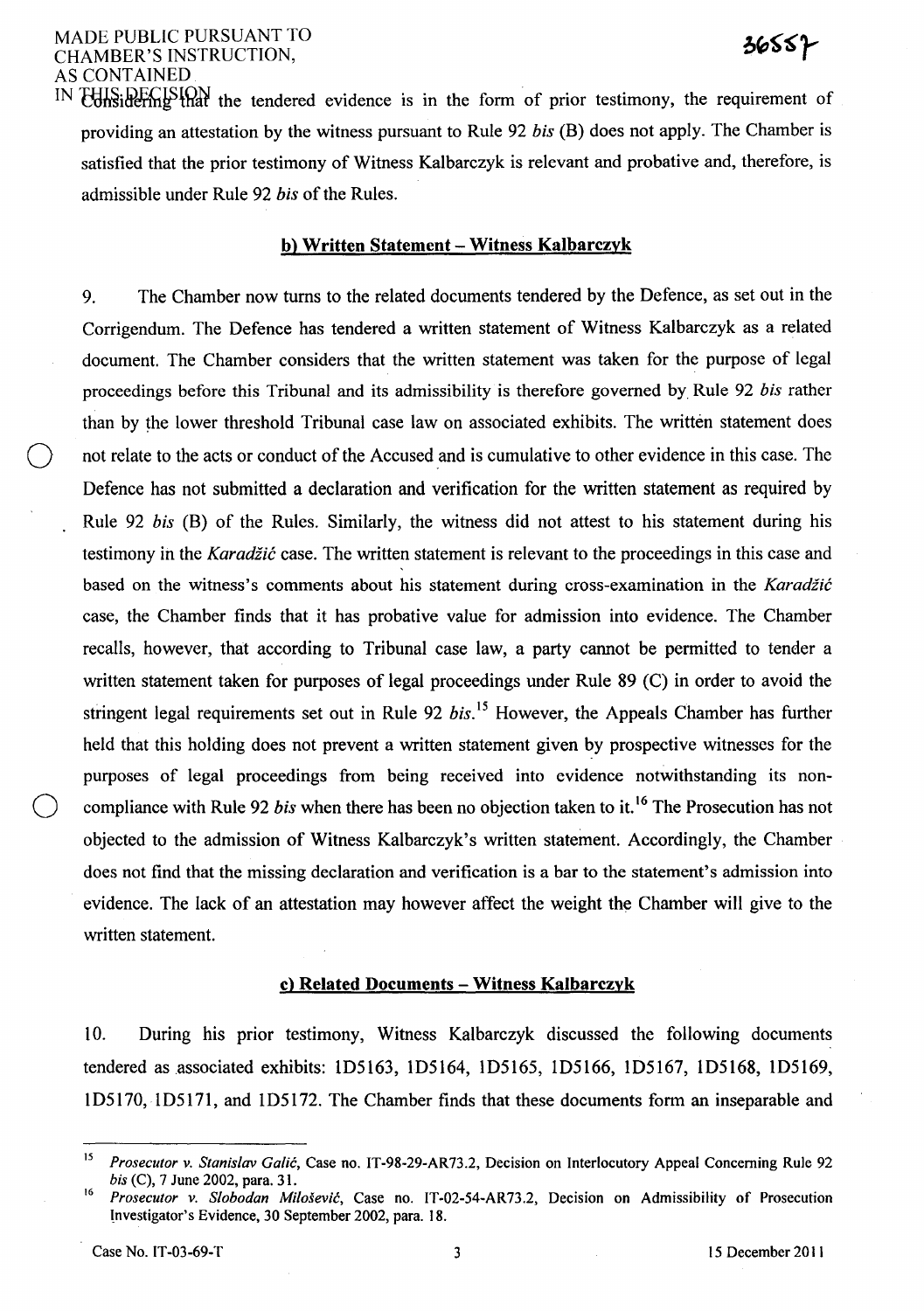## MADE PUBLIC PURSUANT TO CHAMBER'S INSTRUCTION, AS CONTAINED

IN THIS DECISION of the transcript as they assist in understanding and providing the context of the witness's testimony about his experience as a hostage. Therefore, the Chamber finds these aforementioned documents admissible as associated exhibits under Rule 92 *bis* of the Rules.

11. In relation to 1D5175 and 1D5217, witness statements of two other UNMOs, the Chamber does not consider these to form an inseparable and indispensable part of the transcript. In addition, because these, statements were taken for the purpose of legal proceedings, the Chamber, in its discretion, decides not to admit them as associated exhibits to another witness's testimony.

12. Finally, documents ID5173 and ID5174 were already admitted as exhibits D514 and D515, respectively.

#### d) Transcript of Testimony - Witness Rechner

13. Witness Rechner, an UNMO in the former Yugoslavia, testified to the events leading up to and including his experience as a hostage of the Bosnian Serb Army from 26 May 1995 until his release on 18 July 1995.<sup>17</sup> The Prosecution argues that the situation of this witness is similar to the situation outlined in the Chamber's 7 October 2010 decision. The Chamber is not persuaded by this argument. In the 7 October 2010 decision, witnesses identified DB agents as being present during the actions of paramilitaries.<sup>18</sup> Because both Stanišić and Simatović are alleged to have had leadership positions in the DB, this evidence concerns the acts and conduct of persons sufficiently proximate to the accused as to warrant their appearance for cross-examination. 19 Here, in contrast, a general reference to acts of a special unit possibly from the Ministry of the Interior does not suggest or reach a sufficient degree of proximity to the Accused to warrant cross-examination. The subject matter covered in Witness Rechner's testimony is cumulative to other evidence in this case.<sup>20</sup> Considering that the tendered evidence is in the form of prior testimony, the requirement of providing an attestation by the witness pursuant to Rule 92 *bis* (B) does not apply. The Chamber is satisfied that the prior testimony of Witness Rechner is relevant and probative and, therefore, admissible under Rule 92 *bis* of the Rules.

#### e) Written Statement - Witness Rechner

14. The Chamber now turns to the related documents tendered by the Defence, as set out in the Corrigendum. The Defence has tendered a written statement of Witness Rechner as a related document. The Chamber considers that the written statement was taken for the purpose of legal

o

<sup>&</sup>lt;sup>17</sup> *Karadžić*, T. 11074-11189.

<sup>&</sup>lt;sup>18</sup> Decision on Motion for Admission, para. 51.<br><sup>19</sup> List

Ibid.

<sup>20</sup> T. 14948-15020.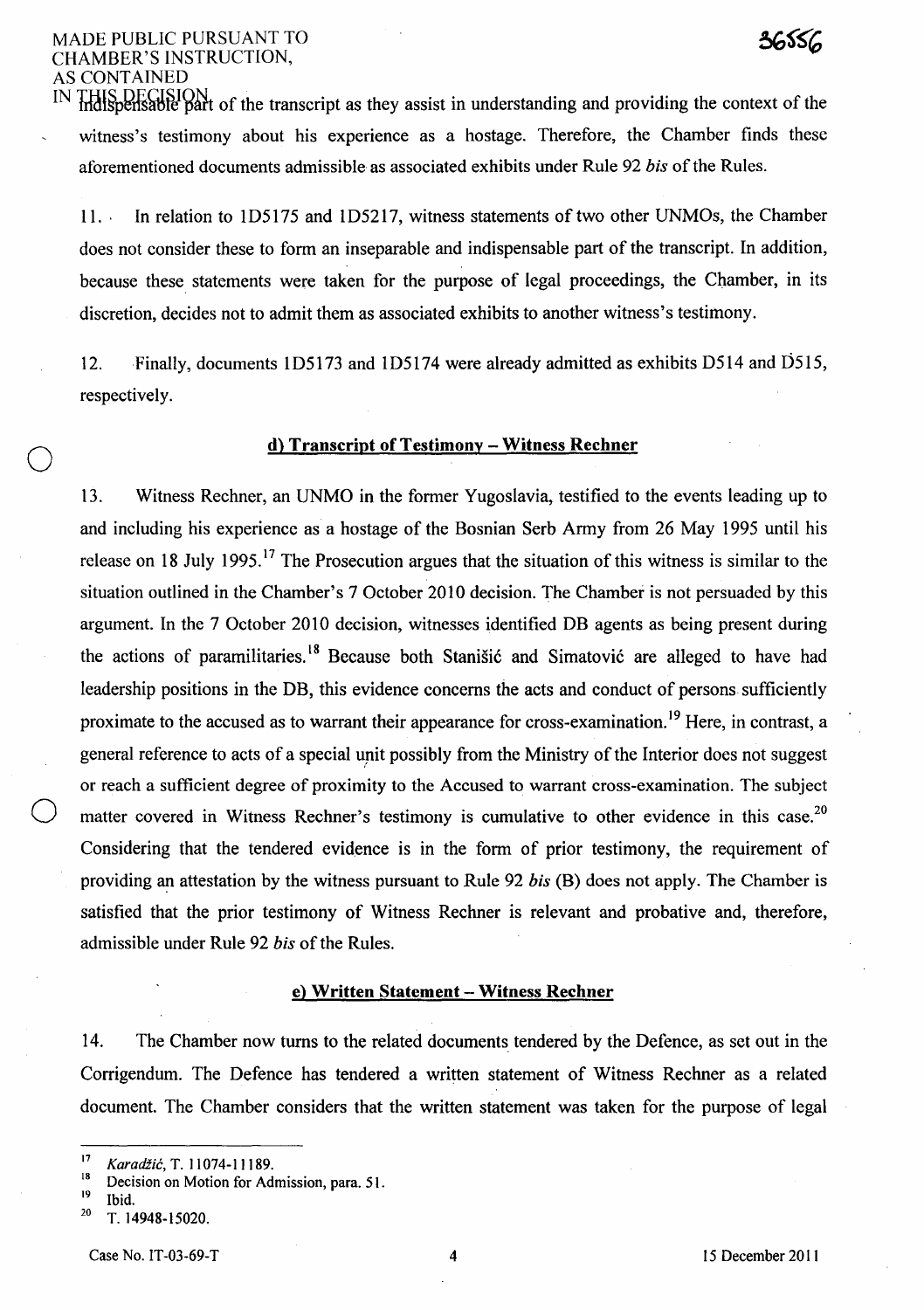### MADE PUBLIC PURSUANT TO CHAMBER'S INSTRUCTION,· AS CONTAINED

o

o

IN THIS DECISION<br>proceedings before this Tribunal and its admissibility is therefore governed by Rule 92 *bis*, rather than by lower threshold Tribunal case law on associated exhibits. The written statement does not relate to the acts or conduct of the Accused and is cumulative to other evidence in this case. In addition, the written statement is relevant to the proceedings in this case and is based on the witness's comments about his statement during cross-examination in the *Karadžić* case: Therefore, the Chamber finds that it has probative value for admission into evidence. The Defence has not submitted a declaration and verification for the written statement as required by Rule 92 *his* (B) of the Rules. However, the witness attested to his statement during his testimony in the *Karadiic* case and the statement was admitted pursuant to Rule 92 ter of the Rules. The Chamber finds that such an in-court attestation is sufficient to meet the requirement of Rule 92 *his (8).* 

#### **o Related Documents - Witness Rechner**

15. During his prior testimony, Witness Rechner discussed the following documents tendered as associated exhibits: 1D5153, 1D5163, 1D5157, and 1D5160. The Chamber finds that these documents form an inseparable and indispensable part of the transcript as they assist in understanding and providing the context of the witness's testimony about his experience as a hostage. Therefore, the Chamber finds these aforementioned documents admissible as associated exhibits under Rule 92 *his* of the Rules.

16. The Chamber does not consider that 105159, a witness statement of another UNMO, forms an inseparable and indispensable part of the transcript. In addition, because the statement was taken for the purpose· of legal proceedings, the Chamber, in its discretion, decides not to admit this statement as an associated exhibit to another witness's testimony.

17. Finally, documents 105150, ID5151, 105152, 105156, 105158, and 105161 were already admitted as exhibits D469, D468, D472, D512, D513, and D518, respectively.

# **v. DISPOSITION**

18. For the foregoing reasons, pursuant to Rule 92 *his* of the Rules, the Chamber

**GRANTS** the Motion in part;

**ADMITS** into evidence the following:

1) The Transcript of Witness Kalbarczyk's prior testimony in the *Karadžić* case, 28 January 2011, T. 10831-10900;